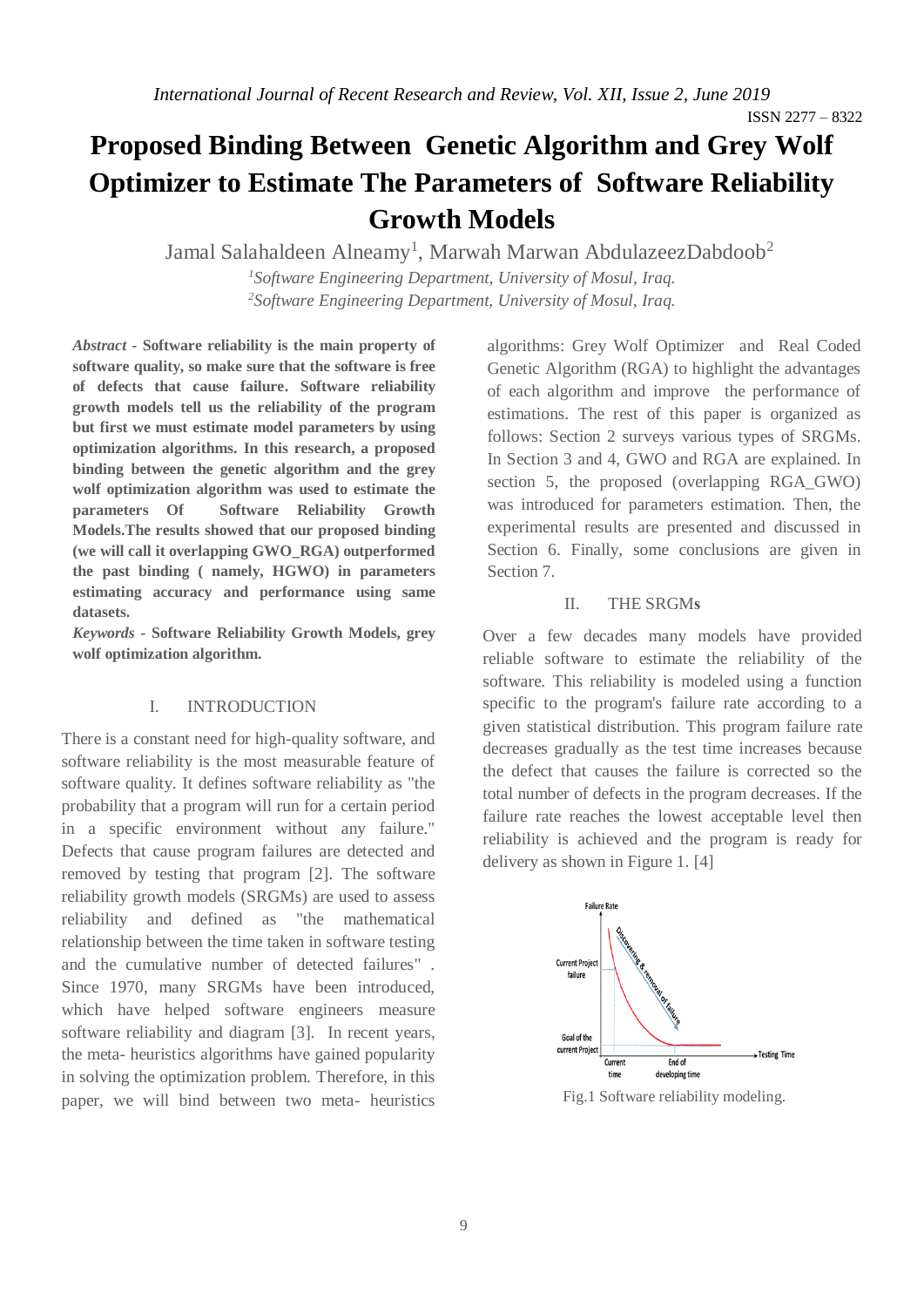Most SRGMs have a parameter associated with the total number of defects in the code. If we knew this parameter with the current number of defects detected, we can know the number of defects remaining in the code. Knowing how many defects are left in the program code helps determine whether the program is ready for delivery and how much testing is required if the program is not ready for delivery and gives an estimation of the number of failures the customer will encounter while running the program. This estimation helps in planning the appropriate levels of support required to correct defects after delivery of the program and determine the cost of this support [5].

There are many software reliability growth models, but the most frequently used is Non Homogeneous Poisson process Model (NHPP model) which shows more accuracy than the other models [6].

NHPP models assume that the number of defects detected during time (t) follows (NHPP) with the mean value  $\mu(t)$ . The derivation of the function results in the average value to  $\Lambda(t)$ , which is the density of the failure of the means that decreases whenever defects are detected and removed. [7]

 $f(t) = \frac{d\mu(t)}{d(t)}$ d(t) ................................................................(1)

There are many (NHPP) models; we will explain three of them that were used in this work, namely:

*A. Goel-Okumoto Model (G\_O):*

This model was introduced by Goel and Okumoto in 1978 and is also called the Exponential NHPP Model. Hypotheses of this model  $[7]$ :

- 1. All defects in the program are independent from the standpoint of failure detection.
- 2. The number of failures detected at any time is relative to the current number of defects in the program. This means that the probability of detecting the defect is constant.
- 3. Isolated defects are removed before proceeding with the test.
- 4. Every time a program fails, the defect that causes that failure is removed immediately and does not lead to new defects.

The G-O model assumes that the failure process is modeled using the NHPP Model using the mean value  $\mu$  (t). as show in equation (2-5) and (2-6).

μ(t) = a(1 − e −bt).................................................(2)

λ(t) = abe −bt…………….…………………………….…….(3) Where:

(a) Denote the initial estimate of the total failure recovered at the end of the testing process.

(b) Represents fault detection rate.

(t) Time of failure.

*B. Power Model (POW):*

It is one of the oldest models suggested by Duane in (1964). It is simple and easy to understand and the hypotheses of this model are: [8]

1. The program testing process takes place in actual operating conditions.

2 - defects are removed as soon as they are discovered. The  $\mu(t)$  and  $\lambda(t)$  can be given as:

| $\mu(t) = at$ |  |  |
|---------------|--|--|
|               |  |  |

λ(t) = abte b−1 …………………………………...…….….. (5)

*C. Delayed S-shaped Model (DSS):*

It was first introduced in Yamada et al. in (1983) [9]. The hypotheses of this model:

1. All defects in the program are independent from the standpoint of failure detection.

2 - The number of failures detected at any time is relative to the current number of defects in the program.

3 - Probability of detecting defect is fixed.

4. Every time a program fails, the defect that causes that failure is removed immediately and does not lead to new defects.

5. The software system is prone to failures at random times due to defects in the system.

The  $\mu(t)$  and  $\lambda(t)$  can be given as:

μ(t) = a(1 − (1 + bt)e −bt) …….….…….……… (6) λ(t) = ab 2 te −bt………………….………………..….......(7)

# III. REAL CODED GENETIC ALGORITHM (RGA)

The genetic algorithm is a research technique studied by John Holland in 1970. It has the ability to solve complex optimization issues. Over the past three decades, the genetic algorithm has been used as an adaptive algorithm to solve practical problems and has been widely used in many scientific fields.

The genetic algorithm is used to find an acceptable solution (close to ideal) and shortens the time and effort required by system and software designers,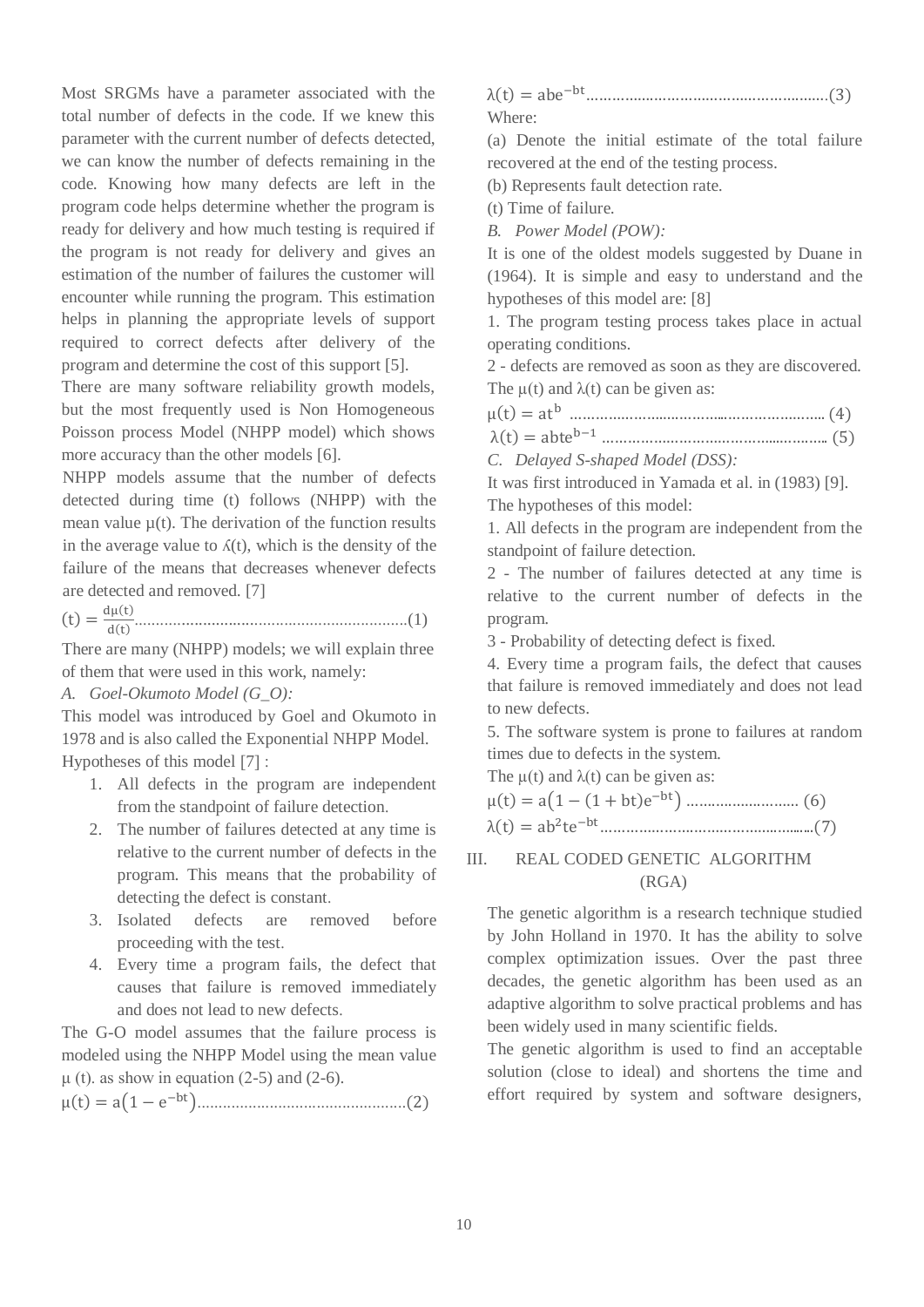because it is a general algorithm that resolves different types of issues, taking into account the changes required by the specificity of each issue [10].

|  |  |  |  |  |  | The general steps of RGA are illustrated in Figure 2: |  |  |  |
|--|--|--|--|--|--|-------------------------------------------------------|--|--|--|
|--|--|--|--|--|--|-------------------------------------------------------|--|--|--|

| Begin                                                    |
|----------------------------------------------------------|
| Generate the initial population of chromosomes           |
| Define fitness function $f(x)$ , $x = (x_1, x_2, , x_d)$ |
| Calculate fitness function of all individual chromosome  |
| Select parents by top-mate selection                     |
| Initial probabilities of crossover (pc) and              |
| mutation (pm)                                            |
| While $(t < Max$ Generation) or (stop criterion);        |
| If $pc >$ rand                                           |
| Generate new solution by Heuristic Crossover             |
| End if                                                   |
| If $pm >$ rand                                           |
| Generate new solution by Non-Uniform Mutation            |
| End if                                                   |
| Put the solutions in the new generation                  |
| End while                                                |
| End                                                      |



For comparison purposes with [6] the same types of selection, crossover and mutation will be used as explained below:

\_Top Mate Selection

The first father is chosen, who has the best fitness function, while the second father is chosen randomly . \_Heuristic Crossover

Used with real encoding. It depends on the value of parents' fitness to produce children. Only one child is produced. The other child is generate by passing the best-fit father to the new generation without any processing. The following equations illustrate this type of crossover:

fitness<sub>parent1</sub> is better than fitness<sub>parent2</sub>

.… (8)

offspring<sub>2</sub> = parent<sub>1</sub>  $\pm$  r<sup>\*</sup>(parent<sub>1</sub>-parent<sub>2</sub>)

```
…. (9)
```
Where (r) is a random value between 0 and 1. \_Nonuniform Mutation:

Used in real encoding, where the value of the parent

chromosome changes in a limited range given the current generation number. If the current generation number is small, the change radius of the chromosome is large and as the generation number increases, the range of change decreases.

offspring=

{  $parent_i + (upperbound_i - parent_i) * f(G)$ or  $\{..(10)\}$  $parent_i - (parent_i - lowerbound_i) * f(G)$ Where:

f(G): is the range function considering the number of the current generation  $(G)$ . The function  $f(G)$  is as follows:

f(G) = (r ∗ (1 − G Gmax )) b ……..……………...………..(11)

Where:

 $(G_{max})$ : Is the maximum number of generations (*b*): Is a shape parameter.

(*r*): Is a uniform random number between 0 and 1.

#### IV. GREY WOLF OPTIMIZER (GWO)

The grey wolf algorithm was introduced by Mirjalili in 2014 and is one of the intelligence of the squadron [11]. This algorithm mimics the social leadership and behavior of phishing grey wolves in nature. Where the division of society into four sections :

alpha and denoted by  $(\alpha)$ , beta and denoted by  $(\beta)$ , delta and symbolized by  $(\delta)$ , omega and denoted by (ω).

The main steps of grey wolf hunting are as follows:

1) Tracking, chasing, and approaching the victim.

2) Pursuing, encircling, and harassing the victim until it stops moving.

3) Attack towards the victim.

for modeling encircling behavior, some equations are considered:

D⃗ = |C⃗ . X⃗ p (t) − X⃗ (t)| ........................................... (12)

X⃗ (t + 1) = X⃗ p (t) − A⃗ .D⃗ .................................... (13)

Where:

(t) Indicates the current cycle.

(A) and (C) Are coefficient vectors.

 $(X_p)$  Is the position vector of the prey.

(X) Is the position vector of a grey wolf.

The vectors A and C are calculated as follows:

A⃗ = 2a⃗ . r⃗⃗<sup>1</sup> - a⃗ …………………………………….(14)

C⃗ = 2 . r⃗⃗⃗2 ……………………………….…………..(15)

Where:

(a) Is linearly decreased from 2 to 0 over the course of cycles.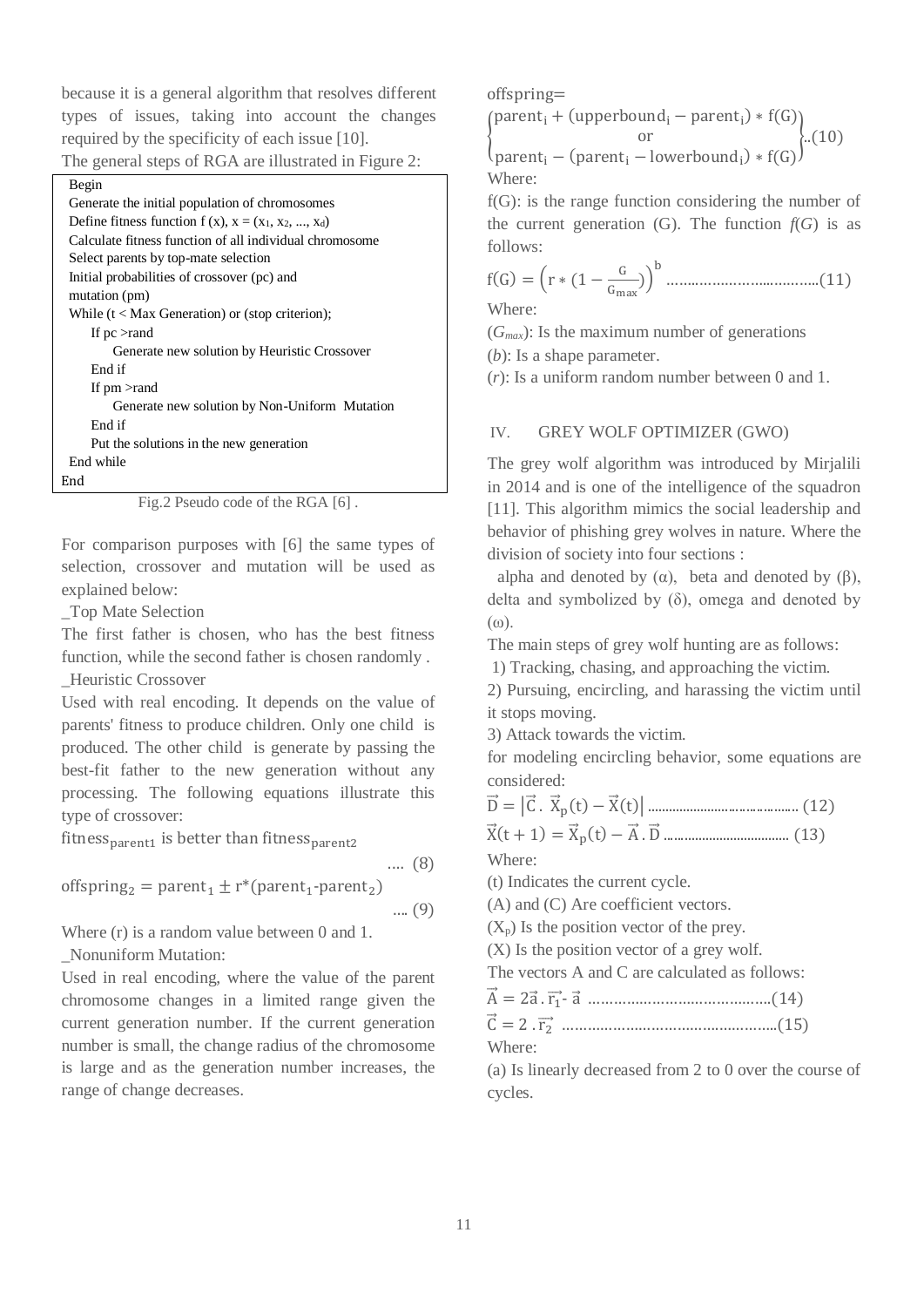( r1 and r2) are random vectors in [0, 1].

In GWO, the first three best solutions obtained are saved so far and compel the other search agents (including the omegas) to update their positions due to the position of the best search agents. The following formulas are proposed for this regard.

Alpha, beta, and delta estimate the victim position and other wolves update their positions around the victim. Pseudo code of the algorithm is shown in Figure. 3.

| Grey Wolf Optimizer                                 |
|-----------------------------------------------------|
| Begin                                               |
| Initialize the grey wolf population $X_i(i=1,2,,n)$ |
| Initialize a, $A$ , and $C$                         |
| Calculate the fitness of each search agent          |
| $X_{\alpha}$ the best search agent                  |
| $X_{\beta}$ the second best search agent            |
| $X_{\delta}$ the third best search agent            |
| While $(t <$ Max number of iteration)               |
| For each search agent                               |
| Update the position of current search agent         |
| End for                                             |
| Update $a, A$ , and $C$                             |
| Calculate the fitness of each search agent          |
| Update $X_{\alpha}$ , $X_{\beta}$ and $X_{\delta}$  |
| $t=t+1$                                             |
| End while                                           |
| Return $X_{\alpha}$                                 |
| End                                                 |

Fig.3Pseudo code of the GWO [11].

## V. PROPOSED BINDING BETWEEN GWO AND RGA

The main idea of binding the swarm algorithm with the genetic algorithm is to divide the population into a first section where the grey wolf algorithm is used, and a second section where the real coded genetic algorithm is used to find the solution. When the new population is created, the real coded genetic algorithm is applied to the first section, which is the result of the grey wolf algorithm in the previous iteration. The

grey wolf algorithm is also applied to the second section, which is the result of the genetic algorithm in the previous iteration, thus incorporating the solution and then re-dividing it until Stop condition is met as shown in Figure 4 and 5 .The grey wolf algorithm was considered to be the main algorithm, in which the number of gents or individuals of the population was larger than those of the genetic algorithm. This diversity and mobility between the two methods of algorithms provides a great opportunity to find the best solution and prevent falling in local optima, and this is done by updating wolfs positions solutions after selection, crossover and mutation and vice versa.



Fig.4Proposed Binding Between GWO and RGA.

## VI. TESTS AND RESULTS

#### *A. Experimental Data used in this work*

Datasets used in this work are chosen in accordance to those referenced by other researchers with which the comparisons were made; the dataset(compared with HGWO) is taken from [5].

*B. Comparison with other research*

 Our proposed binding will be compared to previous binding called (HGWO) which it presented in [5] it assumed that the total numbers of iterations are equally shared by both (RGA) and (GWO). In the first step, the first half of the iterations are given to (RGA) that explores the global search place, then the solution that obtained from (RGA) is given to (GWO). In the second step (GWO) explores search space starting with the solution obtained by RGA that is set as initial population of (GWO) and continue the manipulation to find new enhanced solutions.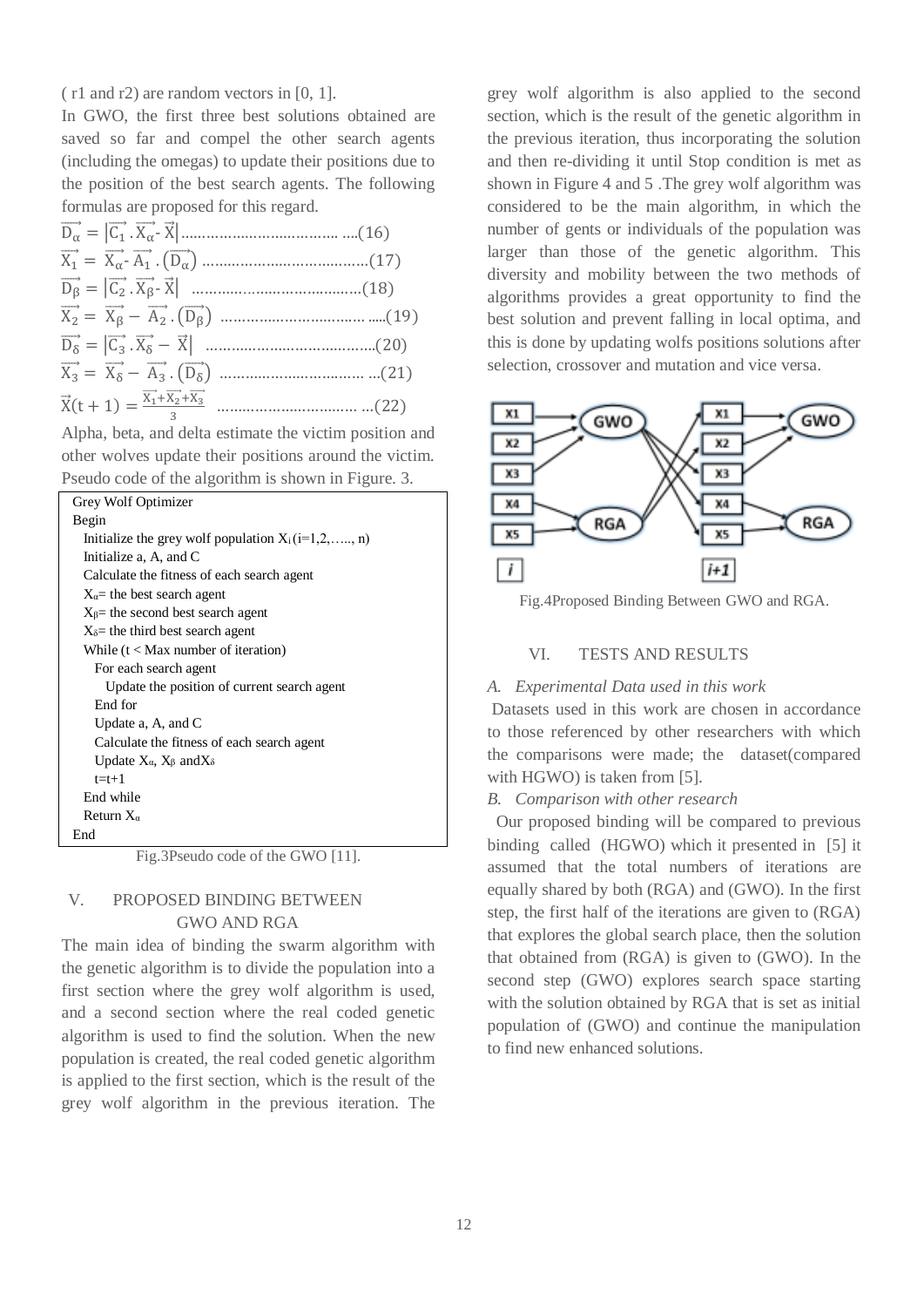

Fig.5flow diagram of overlapping RGA\_GWO

The tuning parameters for the (overlapping GWO\_RGA) are in Table I.

#### TABLE I

The tuning parameters for the overlapping GWO\_RGA

| <b>Operator</b>               | <b>Value</b>        |  |  |  |  |
|-------------------------------|---------------------|--|--|--|--|
| Domain of search for a        | $[-1000, 1000]$     |  |  |  |  |
| Domain of search for <i>b</i> | $[-1,1]$            |  |  |  |  |
| Search dimensions             | $\mathcal{P}$       |  |  |  |  |
| No. of search agents          | 20                  |  |  |  |  |
| Maximum Cycle Number          | 1000                |  |  |  |  |
| Chromosome                    | Value encoding      |  |  |  |  |
| representation                |                     |  |  |  |  |
| Selection                     | Top-mate selection  |  |  |  |  |
| Crossover                     | Heuristic Crossover |  |  |  |  |
| Mutation                      | Non-Uniform         |  |  |  |  |
|                               | Mutation            |  |  |  |  |
| Crossover rate                | $0.5\,$             |  |  |  |  |
| Mutation rate                 | 0.1                 |  |  |  |  |

Three models were used: (G\_O, POW and DSS). For the comparison criteria, (RMSE) is used. Results in

Table II show the (RMSE) for (HGWO and overlapping GWO\_RGA ), whenever the (RMSE) is less that means the best solution we have. The (overlapping GWO\_RGA) outperformed the (HGWO) for all models.

In Figures 6,7 and 8 observed and estimated data were plotted.

#### VII. CONCLUSION

In this work, (overlapping GWO\_RGA) was used to estimate the parameters of three (SRGMs) models: G\_O, POW and DSS. A comparison was made between (HGWO) and proposed (overlapping GWO\_RGA), A comparison shows that our proposed algorithm present more accurate estimation and needs less iteration to reach the solution







Fig.7Observed and estimated data using POW model